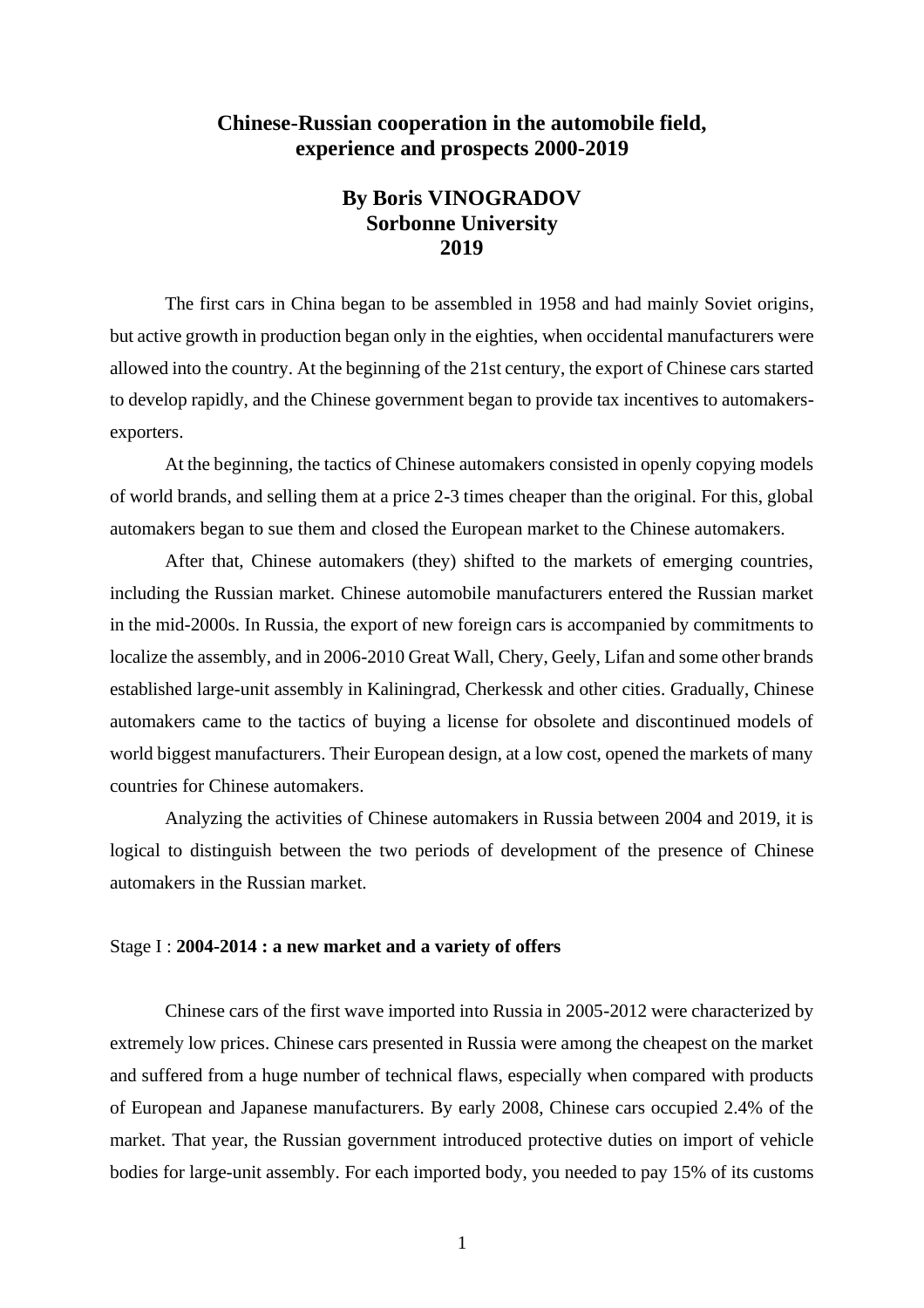value, but not less than 5,000 euros, despite the fact that the cars themselves cost about 8,000 euros. This situation contributed to the departure of a large number of Chinese manufacturers from the market. Of the eighteen companies in the market by 2010, only Chery, Geely, Lifan and Great Wall remained. And the total losses of importers and distributors of Chinese cars, according to some estimates, exceeded \$ 300 million.

However, Chinese cars found their costumer in Russia. They gained special popularity in the poor regions of the country, especially in the South and in the regions of the North Caucasus. At the same time, in Moscow and the metropolitan region, costumer do not show much confidence and interest in the cars of Chinese automakers.

The pitiable position of the Russian automobile enterprises contributed to a gradual increase in the share of Chinese cars in the Russian market : in 2000-2012, cars of Russian brands can hardly be considered competitive. Low build quality, outdated technology - all this pushes consumers to search for alternatives to Russian cars. And in the case of the Chinese ones, the client is offered a car that, for the same price, is better equiped. Initially, Chinese manufacturers relied exclusively on inexpensive cars. But, over time, customer demands in China and abroad have grown and Chinese manufacturers have had to develop in order to remain competitive.

The crisis of 2008 contributed to a qualitative renewal of the Chinese automobile industry. Car factories gained access to modern platforms, hired foreign top managers and designers. The Chinese auto industry is now aiming for the segment that Korean automakers occupied in the mid-2000s. Prices have also risen. There appeared official headquarters in Russia, spare parts warehouses, modern dealerships. In the Russian market, European, Japanese and American cars are traditionally popular. But gradually, by 2010, South Korea has also became one of the leaders in car sales in Russia. Apparently, it is its experience that inspires the Chinese-one now.

At the same time, Chinese manufacturers are not able to increase significantly their share in the Russian market. This is primarily due to the policy of the russian gouvernment impose some protective duties on the import of foreign cars and thus encourage directs foreign investments in the Russian automobile industry. The consequence of this policy was the active modernization and development of Russian national automakers witch were reorganized et technical re-equiped with the active participation of biggest world brands. At the same time, many of them began to invest in the organization of full-scale production of their cars in Russia.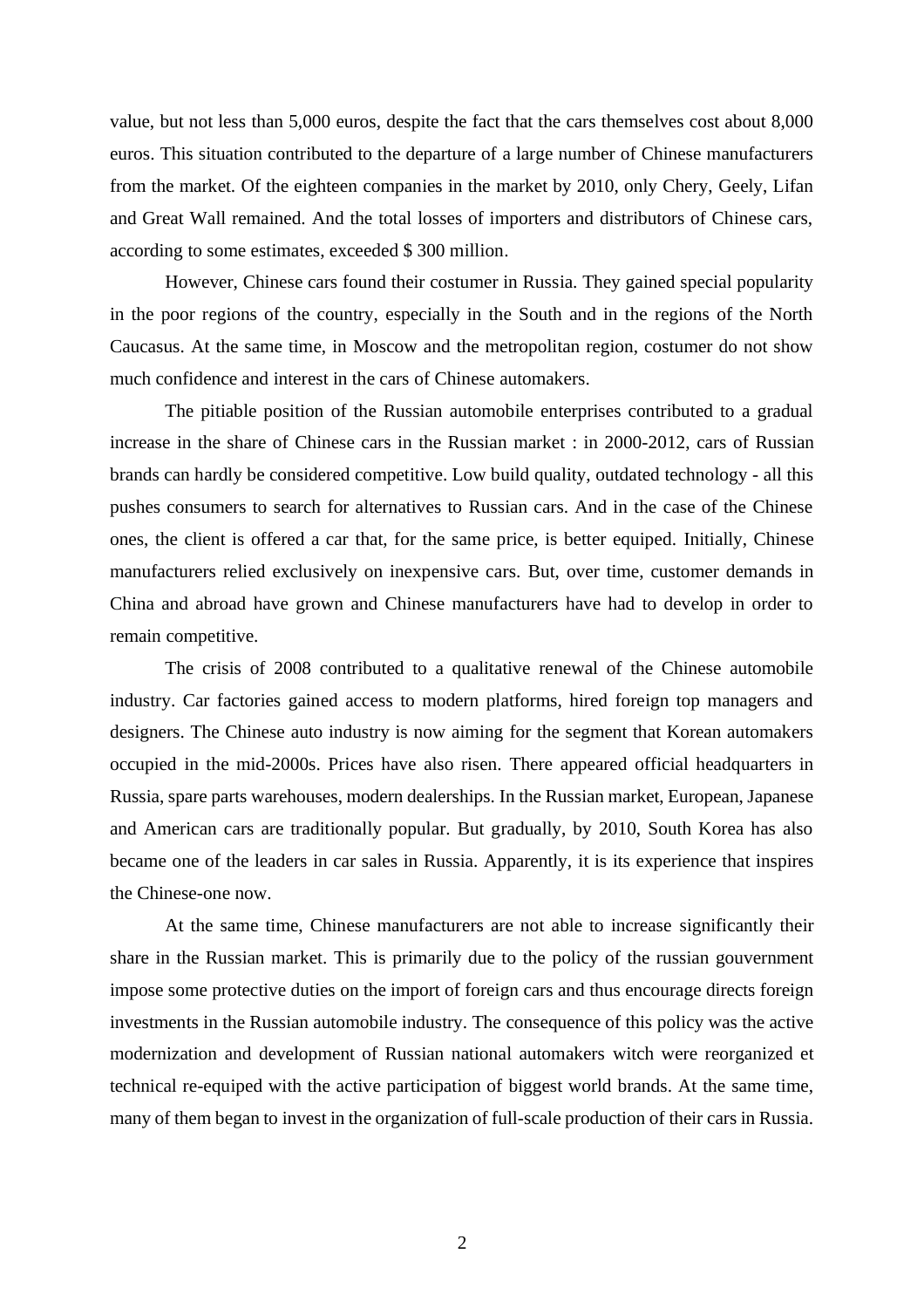Thanks to competition, the possibilities of choice have expanded significantly. In the rapidly growing Russian car market, demand is satisfied by foreign brands well known to the Russian consumer that organized a local production and whose sales exceed sales of domestic cars.

By 2010, the assembly of cars of almost all the largest world brands was established in Russia: Ford, Renault, BMW, Chevrolet, Volkswagen, Toyota. Localization of the assembly allowed to this manufacturers to offer Russian customers modern models at affordable prices. That made it very difficult to promote Chinese brands which do not have the level of customer confidence that global automakers have. Nevertheless 2012, Russia became the largest export market for Chinese automakers : 82 thousand cars were sold. So, the Chinese automakers had a small, but stable, share in the Russian market. Cars of the Geely and Lifan brands were massively purchased by Russian taxi fleets.

In 2013-2014, four obvious leaders stand out among Chinese brands - Lifan, Geely, Chery and Great Wall. Their total sales are more than 75 thousand cars - and this is over 90% of all sales among Chinese brands. In 2013, the Chinese automobile industry has reached the current maximum share of the Russian automobile market - 3.6%. Subsequently, the sanctions in 2014 and the collapse of the national Russian currency caused the failure of the car market and a strong decline in the purchasing power of the population. Despite this, Chinese brands have demonstrated their ability to stay in the market, while simultaneously updating the lineup, improving products and working to consolidate their positions through localization.

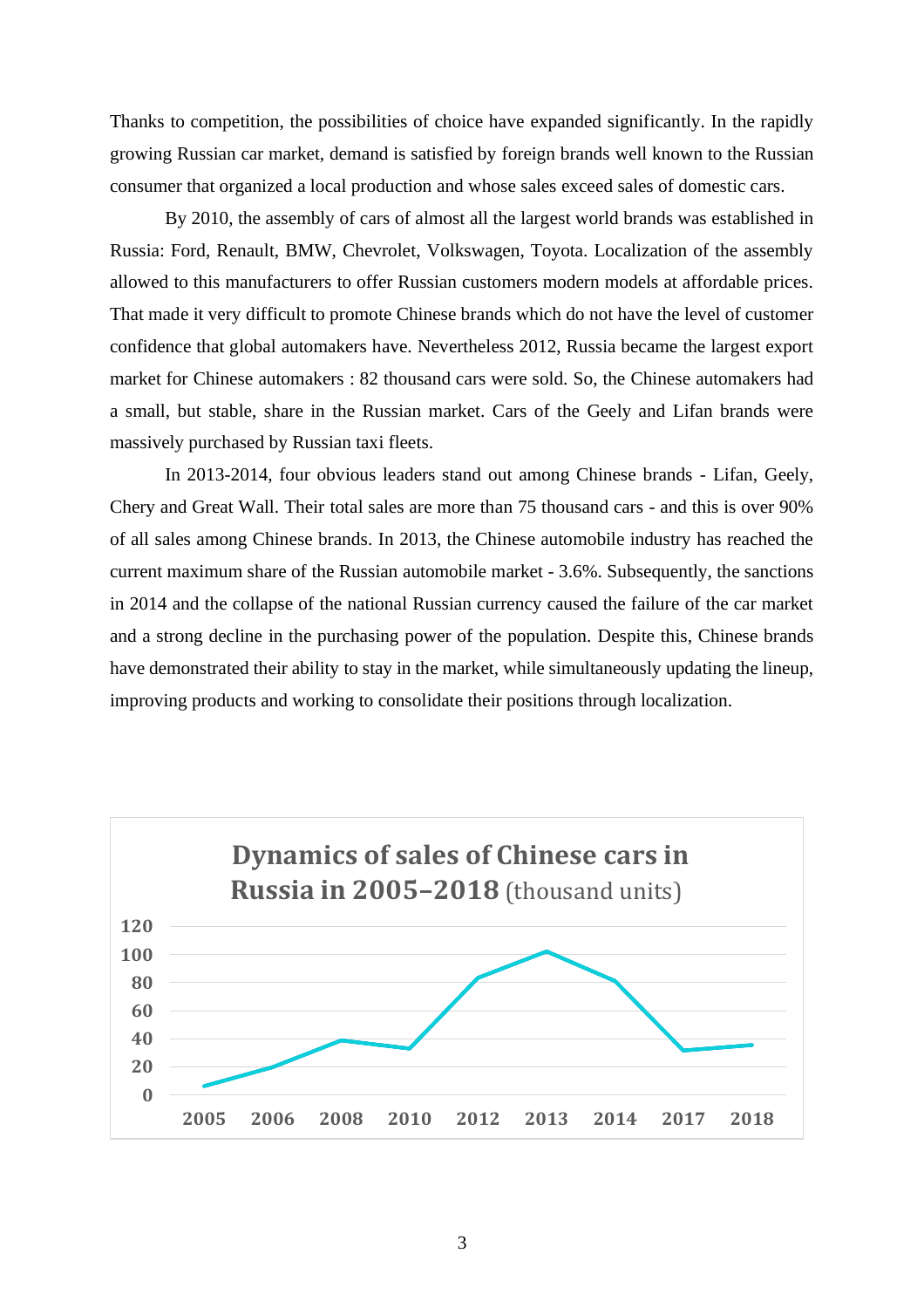| Dynamics of sales of Chinese cars in Russia in 2005–2018 |       |        |         |        |        |         |               |      |       |  |  |
|----------------------------------------------------------|-------|--------|---------|--------|--------|---------|---------------|------|-------|--|--|
|                                                          | 2005  | 2006   | 2008    | 2010   | 2012   | 2013    | 2014          | 2017 | 2018  |  |  |
| <b>Total</b>                                             | 6 308 | 19 800 | 38 9 94 | 32 864 | 83 330 | 102 389 | 81 350 31 814 |      | 35497 |  |  |
|                                                          |       | 1%     | 1.3%    | 1,7%   | 2,8%   | 3,7%    | 3,3%          | 2%   | 2%    |  |  |

# Stage II : **2014-2019 : maintaining market share, despite the unfavorable economic situation**

In 2014, a new stage begins in Russian-Chinese cooperation in the automobile sector. For a long time, the Russian authorities did not provide support to Chinese manufacturers wishing to organize large-scale production in Russia. Many viewed the Chinese automobile industry as a threat to Russian automakers, primarily AvtoVAZ. Chinese automakers did not receive tax credits as part of government support programs. Moreover, Chinese manufacturers, unlike Europeans and Koreans, were not allowed to participate in popular programs to stimulate demand for new cars among the population.

After the well-known events of 2014, With the strengthening of Russian-Chinese cooperation at the interstate level, Chinese companies have a new chance to gain a foothold in the Russian car market. After the talks between the top officials of China and Russia, the green light came on for car manufacturers from China primarily in terms of the development of their production in the Russian Federation. In 2014, the Great Wall brand began construction of a large plant in the Tula region. Looking back, we can recall that it was the Great Wall that tried in 2005 to create significant production capacities in Russia.

| Chinese car market share in Russia in 2005–2018 |      |        |      |      |      |      |      |      |  |  |  |
|-------------------------------------------------|------|--------|------|------|------|------|------|------|--|--|--|
| Year                                            | 2006 | 2008   | 2010 | 2012 | 2013 | 2014 | 2017 | 2018 |  |  |  |
| <b>Share</b>                                    | $\%$ | $.3\%$ | 7%   | 2,8% | 3,7% | 3.3% | 2%   | 2%   |  |  |  |

Great Wall announces an impressive investment in the creation of a car factory in the Uzlovaya industrial park near Tula - investments will amount to more than half a billion dollars. The planned production capacity is also impressive - 150 thousand cars per year. The plant will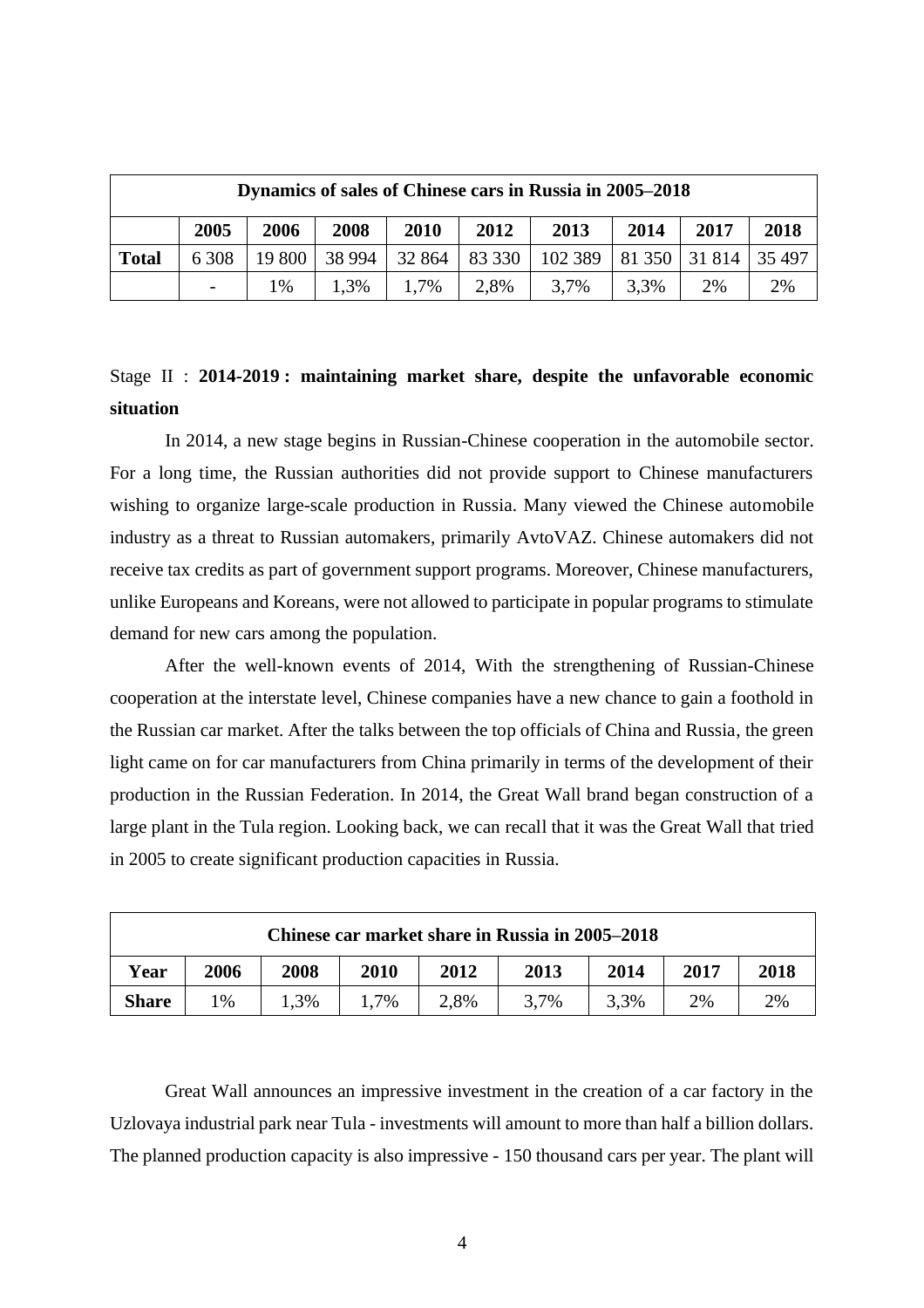be launched in 2020, the enterprise will include full-cycle production - there will be workshops for stamping, welding, painting, assembly and production of spare parts. The perception of Chinese cars is gradually changing. The new Chinese models are in terms of quality, close to their concurrents. More and more consumers are allowing the possibility of buying mid-range Chinese cars, Whereas earlier, the Chinese auto industry in Russia had a strong image of enterlevel cars.

In fact, Chinese brands are developing along the same lines as Korean ones, which have gone from new and unknown brands to serious concurrents for reputable European and American brands. Howewer, it is important to note that for Chinese automakers, the domestic market plays a huge role, and *de facto* the domestic market serves as basis for export. Unlike European, Japanese and American manufacturers, which diversify production and sales, distributing them around the world and not concentrating on the domestic market as a key.

The market share for Chinese brands in 2018 in Russia remained at the same stable level as in the previous two years : this is 2% or slightly more than 35 thousand cars, whereas the total number of new cars sold in Russia in the same year is 1.8 million vehicles. But, for example, old and reputable french brand Peugeot-Citroen sold only 9 thousand cars in 2018. And comparing these two examples, in my opinion the Chinese manufacturers have more tangible prerequisites for further development.

### **Conclusion**

Summing up the analysis of the presence of the Chinese automobile industry in Russia, it should be noted that the 2014 crisis and the associated geopolitical and economic changes had a strong influence and served as a catalyst for the expansion of industrial implantation of Chinese automakers en Russie. In the foreseeable future, the Chinese auto industry is indeed able to increase its presence in Russia. We can probably expect an increase in the share of Chinese cars to 10%. However, this will require a lot of work to promote Chinese brands. Now the situation is complicated by the fact that at least 10 Chinese brands compete for presence in Russia. Therefore, it is possible that only a few Chinese brands will remain in the Russian market and will find a way to seduce new customers.